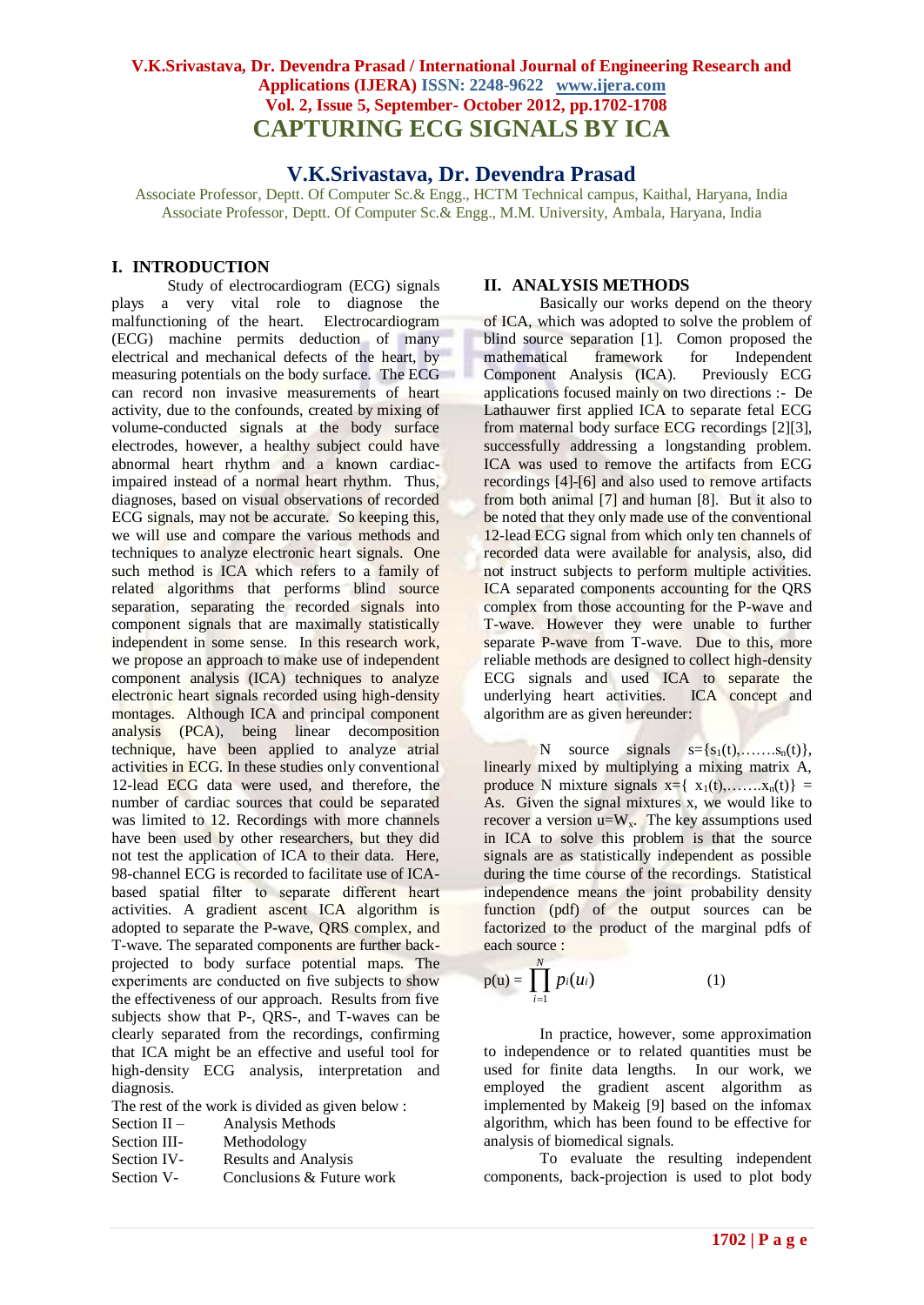surface projection maps for each component. From the ICA algorithm, we obtained unmixing matrix W. The signal mixing matrix will be  $W^{-1}$ , i.e.,  $x = W^{-1}u$ . Let  $W^{-1}$  (:i) denote ith column of  $W^{-1}$ , and  $u(i)$ denote the ith row of u, then the back-projection of component *i*, $p_i$  *is*  $p_i = W^{-1}(i)xu(i).$  (2)

The column vector  $W<sup>-1</sup>$  (:i) represents the relative (signed) weight of the ith component in each body surface channel. The back-projection map of each component may be plotted for each subject. The computation of back-projection maps is strongly reminiscent of more general body surface potential mapping (BSPM) techniques, as is the use of high density electrodes. In BSPM, 32 to 256 ECG electrodes are used to recird the body surface potential field created by the beating heart. The BSPM system has been used in several hundreds of patient recording representing most common cardiac diseases such as is chemic heart disease and ventricular and supraventricular arrhythmias [30]– [32]. The main advantage of BSPM, compared to 12-lead ECG, is the ability to visualize the cardiac potential distribution across the whole thorax. Several methods have been proposed for detecting the vulnerability to life-threatening arrhythmias from BSPM recordings and from near-equivalent magnetocardiographic signals [30], [31]. In such methods, the signals from each channel are analyzed by signal processing methods such as beat-locked averaging, late potential analysis, spectral turbulence analysis, QRST integral analysis, and spatial parameter mapping. High-density ECG recording makes more signals available for analysis, necessitating automated signal processing methods, and making the method more robust to individual channel noise or dropouts. However, different from previous methods, we visualize the back-projection of each individual ECG source to the body surface, obtained by ICA decomposition, instead of visualizing the sum of these sources, i.e., the whole recorded body surface signals. The back-projected component maps may reflect properties of each ECG signal component, providing us with more information about different heart activities compared to BSPM visualizations of the whole signal mixtures.

#### **III. EXPERIMENTS**

#### **A. Equipments and Setup**

Our experiments use BioSemi's Active Two base system. A list of the main necessary equipment is as follows :

1. 16 x 8-channel amplifier/converter modules;

- 2. 4 x 32 pin-type electrodes;
- 3. Packer Signa electrode gel;

4. 128 electrode holders;

5. Common mode sense (CMS)/driven right leg(DRL) electrodes;

6. LabView software;

```
7. adhesive pads;
```
The Biosemi system incorporated 128 pintype electrodes designed for EEG recordings with latex head caps dotted with plastic electrode holders At most, 101 of these were used in our experiments. The electrode holders were attached to the skin of the chest and back of the subject by adhesive pads. The active Ag/AgCl electrodes do not require skin preparation, but do require electrode gel to act as a conductor between the skin and the electrodes. The signals recorded at the electrodes are synchronously converted to 24-bit digital format at 256 Hz per channel, and are saved in a computer.

#### **B. Procedures**

The experiments were performed on five electrocardiographically normal volunteer subjects as approved by an Institutional Review Board. We started each experiment by attaching 36–49 electrode wells to the chest and an equal number to the back of the subject. Then, after an adequate amount of electrode gel was injected into each well, the electrodes were plugged in. Three additional electrodes were placed on the subject's left arm, right arm, and left leg as unipolar limb leads to form the Wilson central terminal, and a grounding node electrode was placed on the subject's waist before the electrodes are connected to the recording system. A DRL circuit is used in order to minimize the artifacts. The DRL circuit is able to read what it believes to be noise (usually common mode noise) and feeds a very small amount of electricity back into the body to actively negate this noise. This technique is highly effective and has been used in medical recording devices such as ECG and EEG. Subjects were recorded in a relaxed standing position. Although a supine position is ideal in ECG recording, it was not used in this case because of the risk of damage to the electrodes placed on the back of the subject. Subjects were asked to do the following four kinds of activities:

1) Stand still and breathe normally for 90 s. This was used as a baseline for comparison to

signals recording, during the other activities.

2) Breathe in and hold the breath for intervals of 10 s during a period of 90 s. This was

 used to tire the cardiac muscles so that the contractions of the various muscles would

begin to separate as shown in the wave forms.

3) Maintain a horse stance for 60 s, followed by ECG recording. This exercise was used

 to tire subjects so that their heart would beat faster and the differing cardiac muscles

contractions would allow better ICA separations.

4) Lean toward different orientations. One subject was asked to lean forward and to the

 left, and the other four subjects were asked to lean to all four cardinal orientations

(forward, backward, left, and right). Ninety-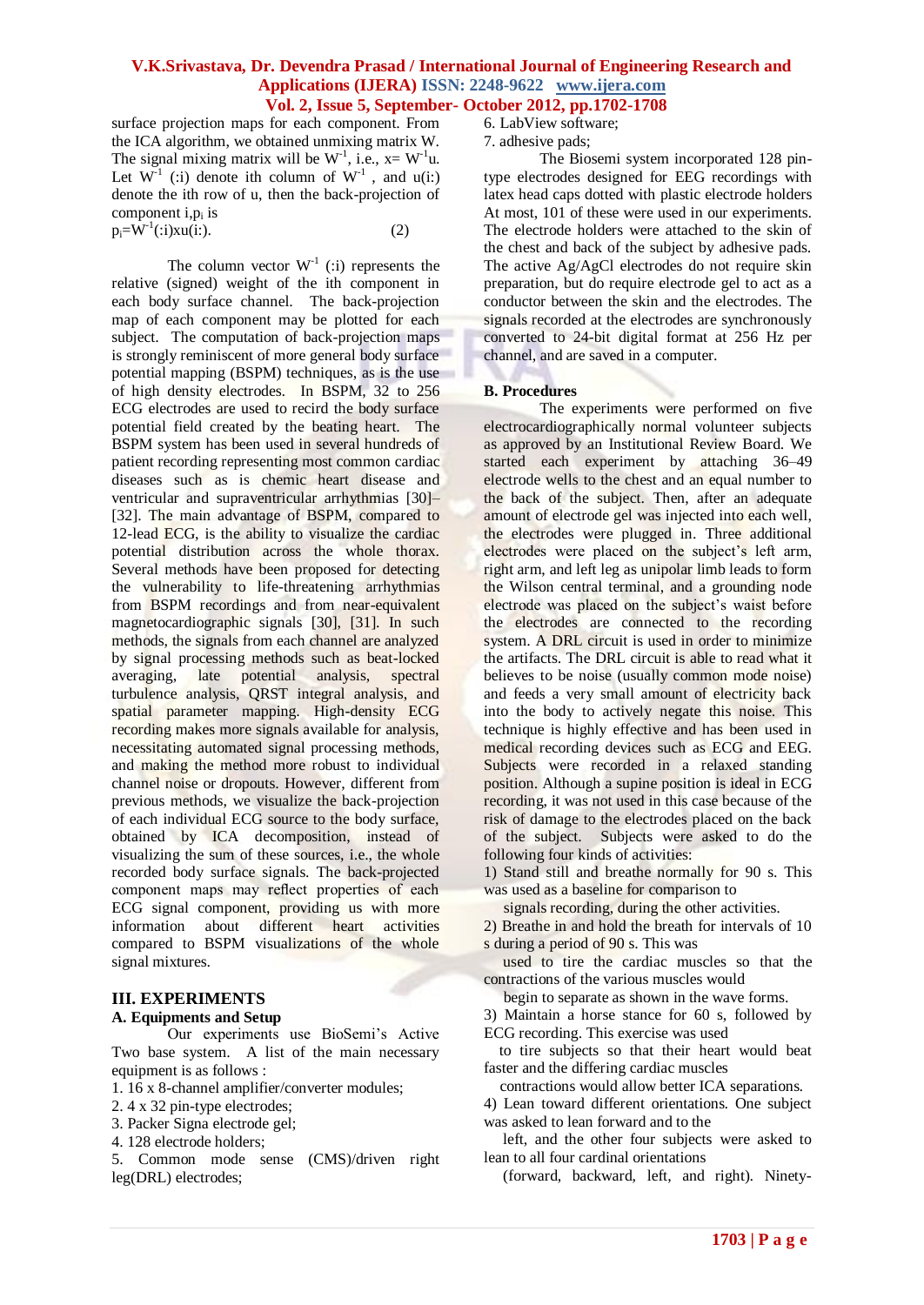second recordings were made during each orientation.

Only the last 50 s recording of each ECG recording is analyzed, to avoid the higher noise levels in the early phase of the recordings. We used multiple activity conditions to make the heart perform slightly differently based on the concept that ICA could then pick up the subtle differences in activity patterns, and thereby better decompose the recorded signals into different components accounting for P-waves, QRS complex, and Twaves.

## **IV. EXPERIMENTAL RESULTS AND ANALYSIS**

We performed six experiments on five subjects, with 72 electrodes (two  $6 \times 6$ )

matrices on the chest and the back) and 98 electrodes (two  $7 \times 7$  matrices on the chest and the back), respectively. Two experiments on subject 1 were performed to verify the stability of our results. the 98 electrodes (or channels) are numbered as shown in Fig. 1—note that the left and right orientations on the chest and back are reversed so they can form a circle around the body.

| <b>Chest</b> |                |    |    |    |    |              | <b>Back</b> |              |    |    |    |               |    |    |  |
|--------------|----------------|----|----|----|----|--------------|-------------|--------------|----|----|----|---------------|----|----|--|
|              | Subject right  |    |    |    |    | Subject left |             | Subject left |    |    |    | Subject right |    |    |  |
| up           | 1              | 8  | 15 | 22 | 29 | 36           | 43          | 50           | 57 | 64 | 71 | 78            | 85 | 92 |  |
|              | $\overline{2}$ | 9  | 16 | 23 | 30 | 37           | 44          | 51           | 58 | 65 | 72 | 79            | 86 | 93 |  |
|              | 3              | 10 | 17 | 24 | 31 | 38           | 45          | 52           | 59 | 66 | 73 | 80            | 87 | 94 |  |
|              | $\overline{4}$ | 11 | 18 | 25 | 32 | 39           | 46          | 53           | 60 | 67 | 74 | 81            | 88 | 95 |  |
|              | 5              | 12 | 19 | 26 | 33 | 40           | 47          | 54           | 61 | 68 | 75 | 82            | 89 | 96 |  |
| down         | 6              | 13 | 20 | 27 | 34 | 41           | 48          | 55           | 62 | 69 | 76 | 83            | 90 | 97 |  |
|              | $\overline{7}$ | 14 | 21 | 28 | 35 | 42           | 49          | 56           | 63 | 70 | 77 | 84            | 91 | 98 |  |

#### Fig.1 LAYOUTS OF **ELECTRODES**

In the  $6 \times 6$  case, they are arranged in a similar fashion. For the first subject, five activities are recorded: still standing, holding breath, horse stance, and leaning forward and left; for the other four subjects, seven activities are recorded, including the additional leaning backward and rightward poses. The recorded raw data were first processed by two-way least square finite impulse response (FIR) filtering, with the low-edge frequency in pass band 0.1 Hz and the high-edge frequency in pass band 40 Hz. Fig. 2 shows some recorded raw mixture signals from subject 1. The left portions of the two figures show the wave forms during standing still, and the right portions the wave forms following the horse stance. Notice that the electrodes on the chest receive much stronger signals than those on the back. This is reasonable since the human heart is closer to the front of the body.



# **A-Separated Components**

The ICA algorithm was then applied to the recorded signals concatenated across all recordings for each subject. By definition, W is a square matrix; therefore, 72 and 98 components were produced, respectively. However, for each subject, only a few of them had relatively large amplitudes and meaningful waveforms. We believe that the rest account for breath related and other noise, and thus, ignored them in further analysis. From the results, we made the following observations:

1) The ICA algorithm was able to identify and separate the overlapping spatial projections of the Pwave, QRS complex, and T-wave. In the experiments for all subjects, the T-wave is clearly separated from the QRS complex. P-waves are identified in three out of five subjects—through observing the original recorded signals, we confirmed that in the two cases where P-waves are not separated, the P-waves have very small magnitude and thus are buried in noise. We believe this is reasonable because QRS complex, which reflects the depolarization of the ventricles, is a complicated process that may consist of multiple heart activities. The separation results confirmed that high-quality solutions can be obtained using a dense channel array. Only the conventional 12-lead ECG signals were used in [5]. In their experiments, P-waves and T-waves could not be separated, and the separation of T-waves from QRS-complex is not as clear as ours. This suggests that high-density channels are beneficial in separation. We tried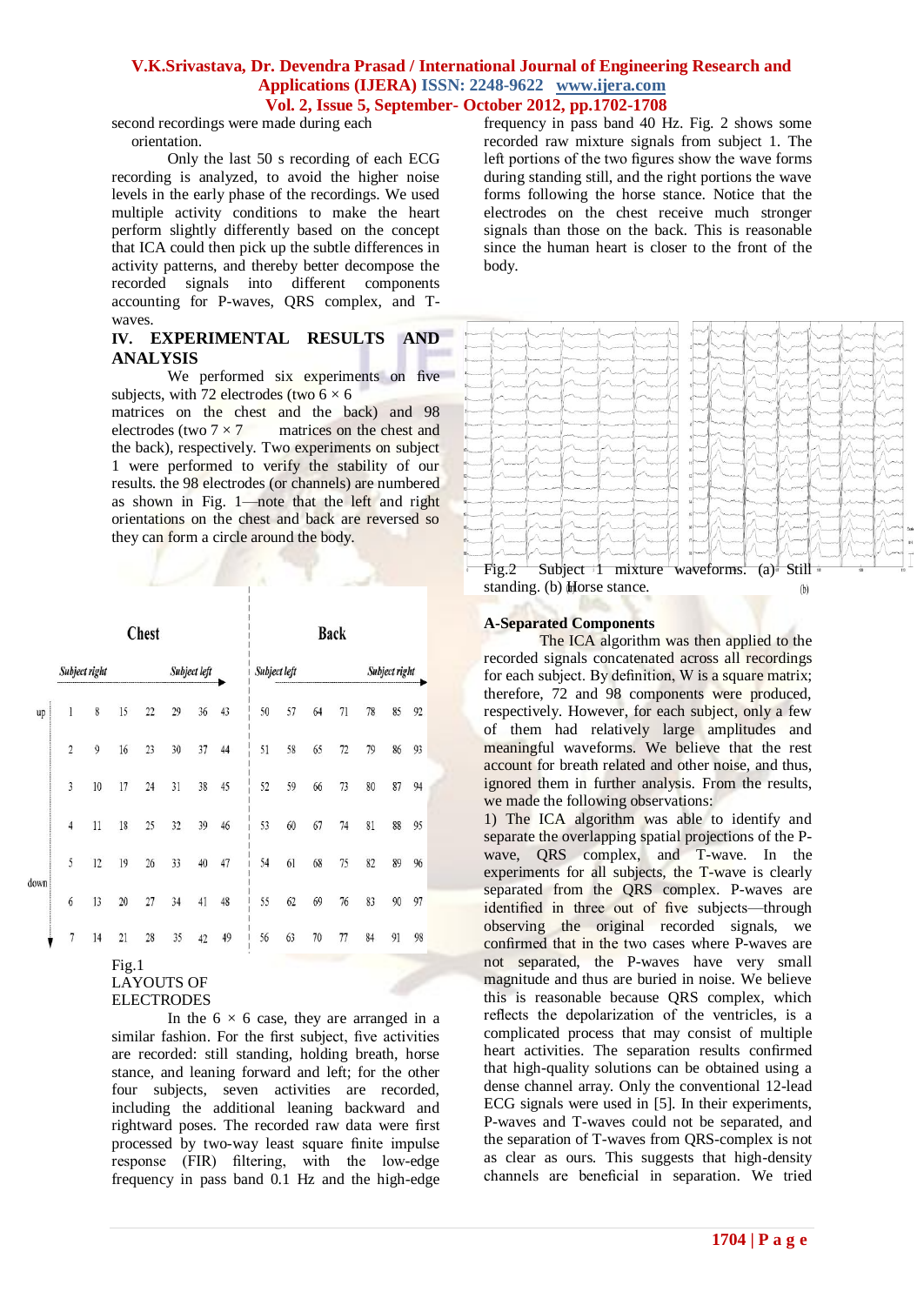reducing the number of channels in our experiments in [33]. We showed that using 12 or 24 channels, the ICA algorithm is still able to separate different components, though the quality is compromised. Also,the positions of these 12 or 24 channels should be carefully chosen to obtain good results. This requires further investigation.

2) Recordings during or following a variety of activities are highly useful for successful ICA source separation. Decomposing different combinations of recordings associated with different activities showed that recordings during or following at least three activities were needed to separate the T-waves, and that decomposing more recordings produced better separation. We believe this is because different sources exhibit different behaviors under various circumstances, For example, the shape of the T-waves and their latency relative to the QRS complex were different for different activities. In addition, since ICA must learn the relatively large unmixing matrix, more data are required to decompose more channels. For example, to separate 100 channels, ICA must learn  $100 \times 100$  unmixing weights, typically requiring some multiple of this many data points (e.g., some multiple of 40 s using 256 Hz sampling). For successful decomposition of 100 or more EEG channels, the scaling factor may be 30 or more. An equivalent requirement, for our recordings, would call for using 11–20 min or more of data. Here, our best results were obtained by concatenating all the recordings for the subject (in all, 4–6 min of data). It is true that concatenating multichannel ECG data acquired with different conditions can potentially introduce more components. However, such a variety is good to create differences in the composition of QRS complex or other ECG feature waveforms. For example, the interval between Q and S waves may be changed in different recording conditions. Thus, when ICA sees the variability of the Q-S interval, it may separate these two important features into two or more different components. However, if we only decompose channel ECG data with single condition, wherein the Q-S interval is pretty much fixed, then we would not be able to separate the S-wave from the Q. As a result, this helps us to more consistently decompose the ECG recordings into more independent components. To be able to see more independent components is exactly the purpose here. Accordingly, to be able to acquire more ECG channels would also be essential to increase the possibility to cover the components we potentially increased by concatenating ECG channel data recorded in different conditions.

3)Typically, ICA separated seven to eight different meaningful components from the original waveforms. Multiple components accounted for the QRS components, indicating that the QRS complex is generated by a collection of underlying sources or by a moving wave of activity. For subject 2, the T-

wave was also decomposed to two components, suggesting that the T-wave probably does not have a spatially fixed source.

4) Note that the components accounting for the QRS com- plex have different peak latencies (in the figure, they have been sorted in ascending order). This could represent a wave propagation sequence.

Thus, further analysis of these components should prove useful, particularly modeling of the physical positions of the sources that produce these components. To show that our experimental results could be stably reproduced, we conducted the same experiments on subject 1 once more. The same analysis was performed on the obtained data. Very similar components were obtained from both experiments. To evaluate this similarity, we calculated the peak time difference of the related components from both experiments, with respect to the peak time of the first component. The results are shown in Table I.

# **TABLE 1**

**PEAK TIME DIFFERENCE FOR TWO EXPERIMENTSON SUBJECT 1**

| <b>Compon</b><br>ent   |               | 2        | 3                     |          | 5   |     |           |
|------------------------|---------------|----------|-----------------------|----------|-----|-----|-----------|
| <b>Experime</b><br>nt1 | $\theta$<br>m | 11.<br>2 | 23.<br>$\overline{c}$ | 39.<br>0 | 45. | 59. | 252.      |
|                        | S             | ms       | ms                    | ms       | ms  | ms  | ms        |
| Experime<br>nt2        | $\theta$<br>m | 15.<br>8 | 28.<br>8              | 41.<br>3 | 45. | 63. | 257.<br>9 |
|                        | S             | ms       | ms                    | ms       | ms  | ms  | ms        |

The peak latency difference among components in the two experiments, reflecting the propagation speed of the cardiac waves, are very close except for the second and third components. Thus, our results were reproduceable. The discrepancy on the second and third components may be due to the different body conditions or due to numerical errors, which need to be further investigated.

### **B. Back Projection**

The back-projections of different components are computed according to (2) and compared with the original channel waveforms. The purpose is to show that the separated components account for different sections of the cardiac cycle. We find that each component accounts for different parts of QRS complex, confirming that ICA separates sources of different sections of the cardiac cycle. As an example, the back-projection maps for each meaningful component of subject 2 are plotted. In the leftmost column, the column vectors  $W^{-1}$  (:, *i*), which represent (signed) weight of the *i*th component in each body surface channel, are plotted. For each vector, the 98 elements are organized, reflecting their physical locations in the chest and back of the subjects. The differing weights, proportional to different potential values in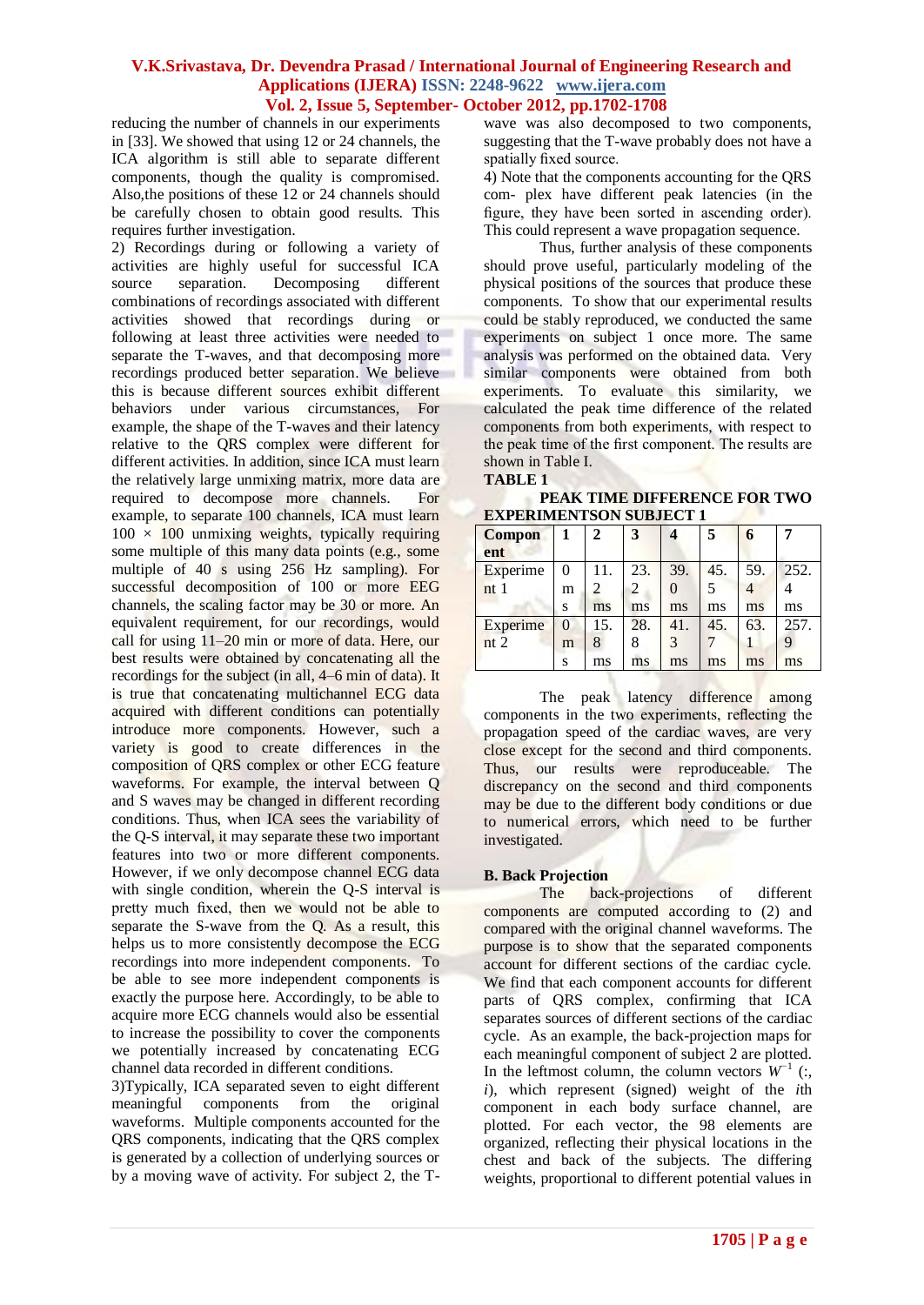the body surface, are mapped to different colors, where red represents the largest magnitude and blue represent the smallest one. When plotting, we use finer grid rather than the original two  $7 \times 7$  matrices and interpolate the values in order to obtain smooth maps. For each component, we also show the 3-D maps, together with the estimated dipole vectors that point from the most negative potential position to the most positive potential position. The left 3-D map is shown from the front view and the right one from a side view. The most right column shows the time course of the most relevant independent component. In most of the maps, the weights are concentrated in the right frontal chest, as expected. Furthermore, portion of the chest and back receiving the most concentrated signal is different for different components. The maximal projection of the different QRS components moves downward and the ensuing T-wave projection maximum is still lower. This is consistent with the physiological understanding of the origins of these features. The QRS complex represents the depolarization of the ventricle, while the T wave indicates the repolarization of the ventricle. Since the depolarization needs to spread from the atrioventricular (AV) node to all parts of the ventricles, the electrical sources effectively moves downward, as reflected in the body surface projection maps for the different components accounting for the QRS complex.

# **V. DISCUSSION AND FUTURE WORK**

Here, we report a novel experimental approach to collecting stable, high-density ECG signals and application of ICA to separate spatially fixed and temporally independent source activities from the recorded signals. The major contributions of this research are as follows.

1) We design experiments to record high-density (98 channels) ECG from the body surface. The recorded signals have high quality and are stable when subjects do various activities. Moreover, multichannel recording is necessary to use ICA to separate underlying components.

2) We employ a gradient ascent ICA algorithm to separate signal components from the recorded body surface mixtures. For all five subjects, we are able to separate the somewhat different but highly overlapping projections to the body surface of the Pwave, QRS complex, and T-wave, and to recover the continuous signals projecting from their cardiac generators, demonstrating that our method is effective for identifying individual sources of ECG signals.

3) Our approach appears promising for distinguishing between different underlying cardiac conditions, compared to traditional ECG analysis.

Although results of applying ICA to highdensity ECG show great promise, the analysis method is still in its infancy. Fruitful directions for further research include the following:

1) We design experiments to record high-density (98 channels) ECG from the body surface. The recorded signals have high quality and are stable when subjects do various activities. Moreover, multichannel recording is necessary to use ICA to separate underlying components.

2) We employ a gradient ascent ICA algorithm to separate signal components from the recorded body surface mixtures. For all five subjects, we are able to separate the somewhat different but highly overlapping projections to the body surface of the Pwave, QRS complex, and T-wave, and to recover the continuous signals projecting from their cardiac generators, demonstrating that our method is effective for identifying individual sources of ECG signals.

3) Our approach appears promising for distinguishing between different underlying cardiac conditions, compared to traditional ECG analysis. Although results of applying ICA to high-density ECG show great promise, the analysis method is still in its infancy. Fruitful directions for further research include the following.

1) Determining the best placements for the electrodes. One possibility is to place more electrodes on the chest closer to the heart and fewer on other body locations. However, non uniform placement should be based on more knowledge and understanding of heart physiology.

2) The relationship between the number of electrodes, the length of the recording, and the performance of source separation (and subsequent source localization) should be studied systematically. In preliminary experiments, we attempted to reduce the number of electrodes, but found the results to be inferior [33]. We plan to perform a more comprehensive study to assess the performance of ICA as a function of the number of sensors since in actual clinical applications, it is preferable to reduce the number of channels if possible, as this would reduce both the time required and the cost of the supplies and equipment.

3) It is of importance to discover to what extent different cardiac sources can be decomposed using recordings during or following different activities. Currently, we use seven conditions in our experiments; from these, components accounting for the P-wave, QRS complex, and T-wave could be separated. It should be interesting to determine whether these components are "atomic," i.e., whether each of them is generated by a single cardiac source, and consequently, cannot be further decomposed. Possible ways of testing this conjecture include adding additional activities to the experiments, acquiring more data, or comparing results of different algorithms for decomposing the mixed body surface signals.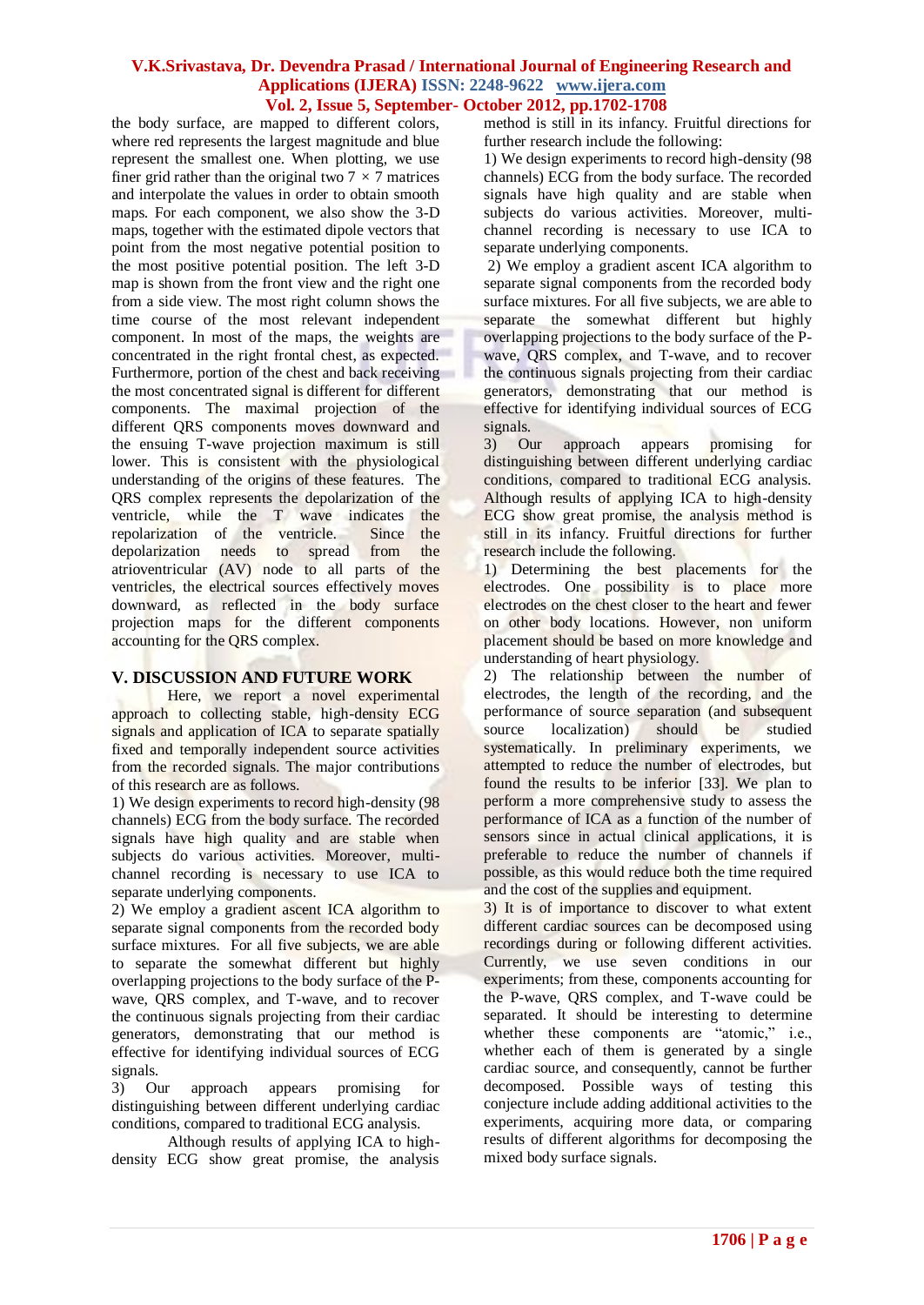4) Finally, sources obtained from body surface recordings by ICA might be verified more directly using intra-cardiac recordings. For this, we will need to collaborate with electro-physiologists to analyze simultaneous high-density surface ECG and intracardiac recordings from patients, to verify the source activities obtained by ICA. However, note that direct recordings from the heart surface should differ depending on the size of the electrode and location, and the size of the reference electrode. Thus, even in this case, performing a "ground truth" comparison may not prove straightforward. If our approach could be validated by this rigorous process, it would likely be quickly accepted into practical clinical diagnosis, since the procedure is noninvasive, the analysis may be automated, and the results can be well visualized.

# **REFERENCES**

- [1] D. H. Bennett, *Cardiac Arrhythmias: Practical Notes on Interpretation and Treatment*. London, U.K.: Hodder, 2007.
- [2] A. Hyvarinen, J. Karhunen, and E. Oja, *Independent Component Analysis*. Hoboken, NJ: Wiley, 2001.
- [3] J. Rieta, F. Castells, C. Sanchez, V. Zarzoso, and J. Millet, "Atrial activity extraction for atrial fibrillation analysis using blind source separation," IEEE *Trans. Biomed. Eng.*, vol. 51, no. 7, pp. 1176–1186, Jul. 2004.
- [4] F. Castells, J. J. Rieta, J. Millet, and V. Zarzoso, "Spatiotemporal blind source separation approach to atrial activity estimation in atrial tachyarrhythmias," *IEEE Trans. Biomed. Eng.*, vol. 52, no. 2, pp. 258–267, Feb. 2005.
- [5] K. Park, J. Lee, and K. Lee, "ECG signal processing using basis function of independent component analysis," in *Proc. Biomed. Eng.*, 2005, pp. 425–429.
- [6] F. Castells, P. Laguna, L. Sornmo, A. Bollmann, and J.M. Roig, "Principal component analysis in ECG signal processing,‖ *EURASIP J. Adv. Signal Process.*, vol. 2007, no. 1, pp. 98–98, Jan. 2007 (Article ID 74 580).
- [7] J. F. Cardoso and B. H. Laheld, "Equivariant adaptive source separation," *IEEE Trans. Signal Process.*, vol. 44, no. 12, pp. 3017–3030, Dec. 1996.
- [8] C. Ramanathan, R. Ghanem, P. Jia, K. Ryu, and Y. Ruby, "Noninvasive electrocardiographic imaging for cardiac lectrophysiology and arrhythmia," Nat. *Med.*, vol. 10, pp. 422–428, 2004.
- [9] G. Li and B. He, "Localization of the site of origin of cardiac activation by means of a heart-model-based electrocardiographic imaging approach," IEEE Trans. Biomed.

*Eng.*, vol. 48, no. 9, pp. 660–669, Jun. 2001.

- [10] G. Li, X. Zhang, J. Lian, and B. He, ―Noninvasive localization of the site of origin of paced cardiac activation in human by means of a 3-D heart model," *IEEE Trans. Biomed. Eng.*, vol. 50, no. 9, pp. 1117–1120, Sep. 2003.
- [11] P. Comon, "Independent component" analysis, a new concept?," Signal Process., vol. 36, pp. 287–314, 1994.
- [12] S. Makeig, T. Jung, A. Bell, D. Ghahremani, and T. Sejnowski, "Blind separation of auditory event-related brain responses into independent component analysis,‖ *Proc. Nat. Acad. Sci. USA*, vol. 94, pp. 10 979–10 984, 1997.
- [13] T. Jung, S. Makeig, T. Lee, M. Mckeown, G. Brown, A. Bell, and T. Sejnowski, "Independent component analysis of biomedical signals," in *Proc. 2nd Int. Workshop Ind. Compon. Anal. Signal Separation*, 2000, pp. 633–644.
- [14] T. Jung, S. Makeig, M. Mackeown, A. Bell, T. Lee, and T. Sejnowski, "Imaging brain dynamics using independent component analysis," *Proc.IEEE*, vol. 89, no. 7, pp. 1107–1122, Jul. 2001.
- [15] L. D. Lathauwer, D. Callaerts, B. D. Moor, and J. Vandewalle, "Fetal electrocardiogram extraction by source subspace eparation," in *Proc.IEEE/ATHOS Signal Process. Conf. High-Order Stat.*, Girona, Spain, Jun.1995, pp. 134–138.
- [16] L. D. Lathauwer, B. D. Moor, and J. Vandewalle, "Fetal electrocardiogram extraction by blind source subspace saparation," IEEE Trans. Biomed.Eng., vol. 47, no. 5, pp. 567–572, May 2000. [17] B. Widrow, J. R. Glover Jr., J. M. McCool, J. Kaunitz, C. S. Williams, R. H. Hearn, J. R. Zeidler, E. Dong Jr., and R. C. Goodlin, "Adaptive noise cancelling: Principles and applications,‖ *Proc. IEEE*, vol. 63, no. 12, pp. 1962–1976, Dec. 1975.
- [18] F. Vrins, V. Vigneron, C. Jutten, and M. Verleysen, "Abdominal electrodes analysis by statistical processing for fetal electrocardiogram extraction," in Proc. 2nd *IASTED Int. Conf. Biomed. Eng.*, Feb. 2004, pp. 244–249.
- [19] R. Sameni, C. Jutten, and M. B. Shamsollahi, "What ICAprovides for ECG processing: Application to noninvasive fetal ECG extraction," in *Proc.IEEE Int*. *Symp. Signal Process. Inf. Technol.*, Vancouver, BC, Canada, Aug. 2006, pp. 656–661.